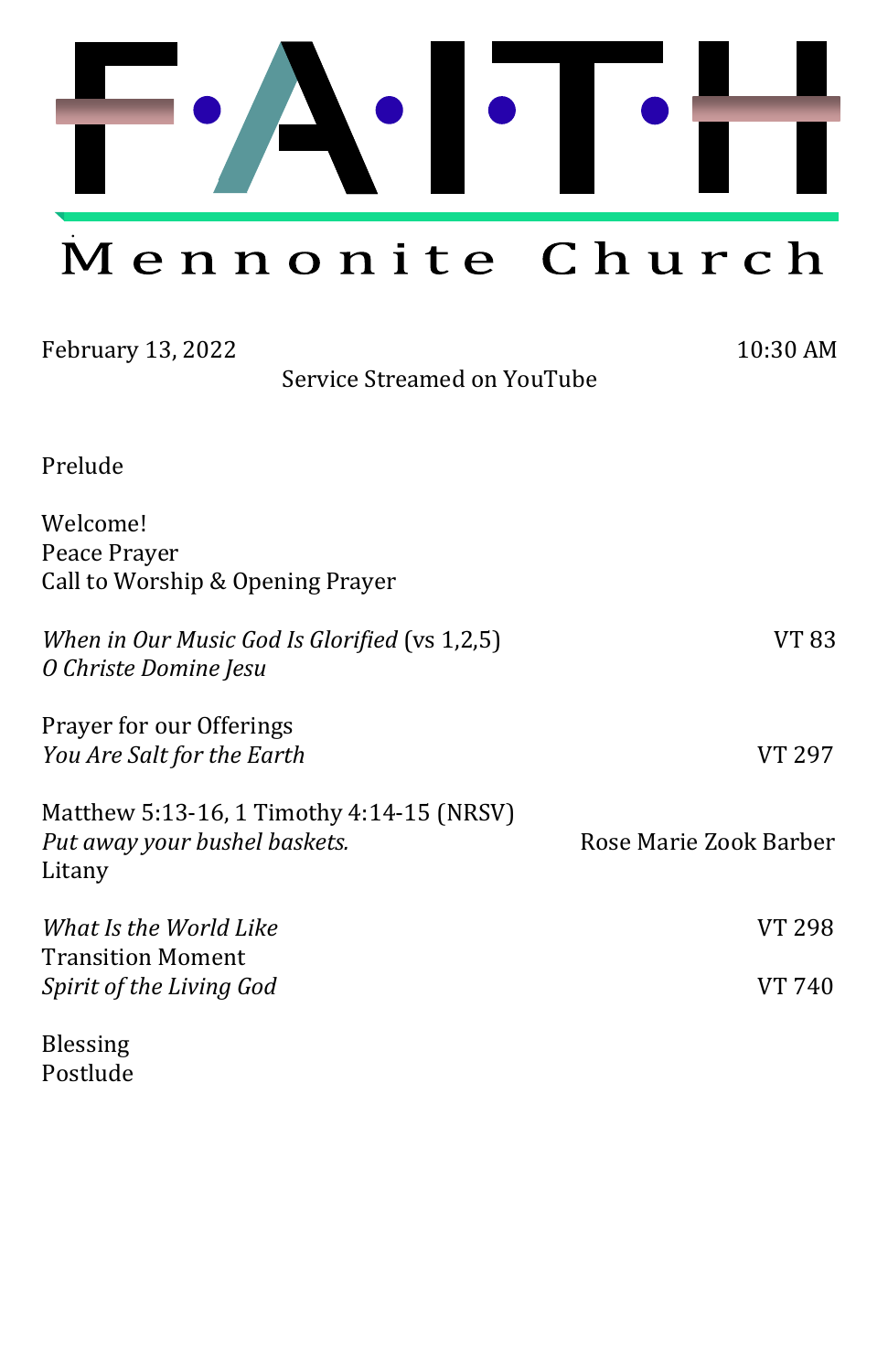VT = Voices Together STJ = Green Song Book STS = Purple Song Book CCLI License #: 2009481 ONE LICENSE #739073-A

\**This service is streamed live. There will be a pause while the stream is switched from the public to the unlisted (private) stream for our congregational sharing and prayer.*  **If you are unable to stand please remain seated. Announcements etc. will be brought during the unlisted stream.**

#### **WORSHIP PARTICIPANTS**

| Guest Speaker Rose Marie Zook Barber |
|--------------------------------------|
|                                      |
|                                      |
|                                      |
| Sanctuary Prep Irma Voran            |

| Broadcasting Jody Hadley |  |
|--------------------------|--|
|                          |  |
|                          |  |
|                          |  |
|                          |  |
|                          |  |



In lieu of passing an offering plate, there are many ways to give. There is a container in the back of the sanctuary as one option. There is a giving button on our community website. and USPS also delivers to us.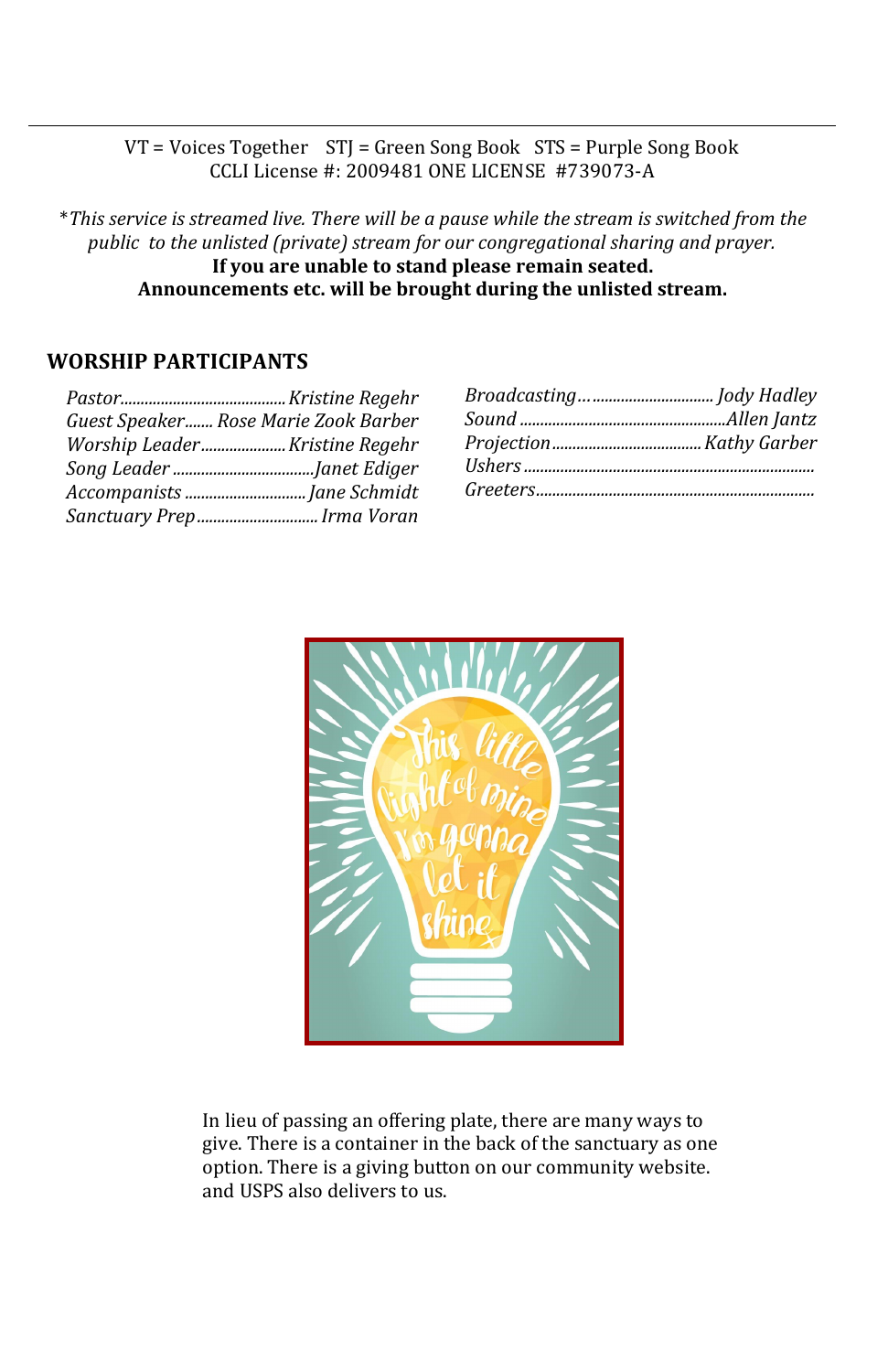| <b>Welcome</b> to Faith<br>Mennonite Church. We are glad you<br>are here.<br><b>Please</b> wear a mask during worship<br>and singing.<br>If you need a listening assistance<br>device or a large print bulletin,<br>please ask an usher.<br>There are a few *quiet* craft items on | <b>OUR MISSION STATEMENT</b><br>As followers of Jesus Christ, our<br>mission is to<br>- Worship together as a community of<br>faith,<br>- Invite everyone to share the gift of<br>God's love,<br>- Nurture each other in the faith,<br>- Serve others in the spirit of Christ,<br>and<br>- Proclaim His way of peace, justice |
|------------------------------------------------------------------------------------------------------------------------------------------------------------------------------------------------------------------------------------------------------------------------------------|-------------------------------------------------------------------------------------------------------------------------------------------------------------------------------------------------------------------------------------------------------------------------------------------------------------------------------|
| the back table of the sanctuary that<br>can be used during worship.                                                                                                                                                                                                                | and reconciliation.                                                                                                                                                                                                                                                                                                           |
|                                                                                                                                                                                                                                                                                    |                                                                                                                                                                                                                                                                                                                               |

## *FAITH FAMILY NEWS*

**FAITH MISSION CIRCLE** is taking donation for the MCC kits. MCC kit items (men's deodorant, packages of Q-tips, and shampoo) can be delivered to Faith Mennonite Church by February 20. The offering for the Faith Mission Circle can be placed in Darlene Powers mailbox by the 20th of February.

**IT IS TIME** to renew our subscription to *Anabaptist World*. Please let the church office know you would like to continue to receive your subscription a by February 20. Our decreased rate will be \$39 for the year. Please put Anabaptist World in the memo line of your check. Thank You!

**COME TO FAITH MENNONITE'S** next Caregiver Support Group meeting to talk to others who can understand what you are going through as a caregiver. People are learning from other participants' experience. Next meeting is February 28, 4:00 p.m., in Fellowship Hall. Call/text Verda Deckert (316-283-3293) for more information.

**A NEW GROUP IS STARTING:** Church vitality and health. We're meeting occasionally, every 2-3 weeks, to consider some input and talk about what methods help make a church vital and healthy. The next meeting is February 24th Thursday at 6:30pm. (Whether in-person or on Zoom, TBA.) MCUSA executive director Glen Guyton was interviewed on a podcast; this will be our next input. Both the [audio podcast and a printed transcript](https://www.mennomedia.org/blog/2022/02/02/transforming-with-glen-guyton/) are available by request. All welcome! - Pastor Kristine

**THIRD READING RESCHEDULED:** Given the additional time needed to include more people in our discernment, our Third Reading is postponed to February 27th or March 6th. Stay tuned.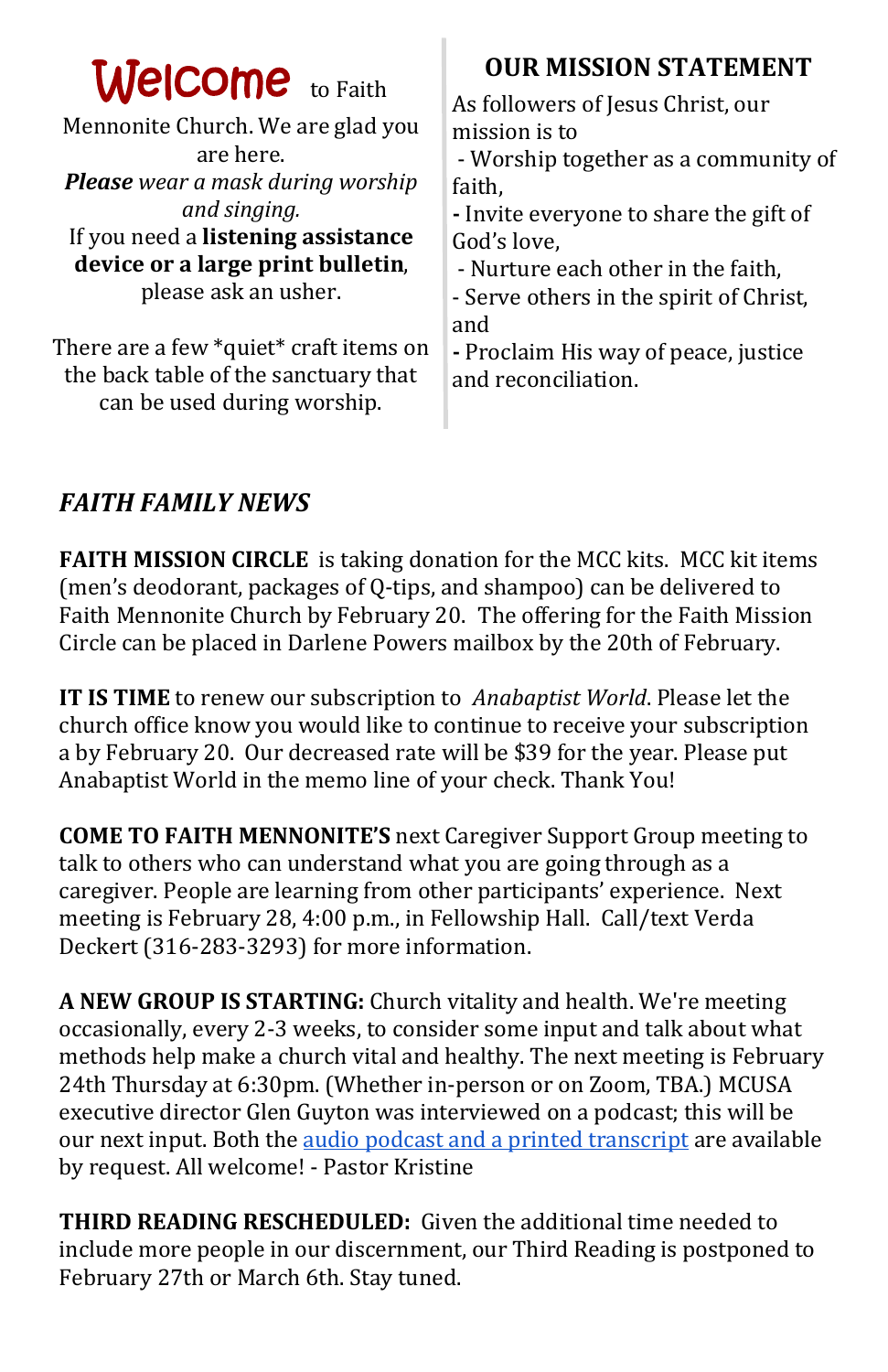### *OTHER AREA ITEMS*

**NEWTON MID KANSAS SYMPHONY ORCHESTRA** will be hosting their winter classics concert. TODAY, February 13 at 3:00 PM at Tabor College Richert Auditorium Shari Flaming Center for the Arts at 300 S. Jefferson, Hillsboro. They will feature the Dwight Beckham Young Soloists, Takuto Kametsu on Violin and *Caleb Garber* on Cello.

**PRAY FOR HEALTH** and strength for WDC pastors, chaplains and other ministers as they continue to offer leadership and compassionate care for others in the midst of the ongoing pandemic.

**MCC CENTRAL STATES** Annual Meeting will take place virtually on Saturday, February 26 from 1-2:30 CST. Please email [tinaschrag@mcc.org](mailto:tinaschrag@mcc.org) for a link to the Zoom meeting.

**ONLINE REGISTRATION** for the March 18-20 Scrapbook and Crafts Retreat is open! There is only one retreat in spring and only one in fall. Cropping and crafting will happen in the Dining Hall and lodging will be in the Retreat Center. As of Feb. 1, masks are recommended inside per CDC guidelines; guidelines will depend on the state of the pandemic in March. Call 620-297- 3290 with questions. [Register at www.campmennoscah.org!](https://campmennoscah.campbrainregistration.com/)

**SUMMER CAMPS REGISTRATION IS NOW OPEN** for summer 2022 at Camp Mennoscah! The adventure of the unknown is before us! We do not know exactly what to expect for the 2022 summer, but once again we will build on the Rock and play in the sand. While we continue to hope for a summer with minimal restrictions, the pandemic may change by June and camp guidelines will change with it. Campers and staff may be asked to provide proof of a negative COVID-19 test and/or wear masks when indoors. Go to www.campmennoscah.org to register on line. Board of Worship and Outreach will once again be paying for FMC campers to attend camp!

**EVERENCE ®** will hold an informative Social Security and retirement income webinar on Tuesday, Feb. 15, starting at 6:30 p.m. Specifics will include Social Security strategies, including when to begin taking benefits, risks that can impact your retirement savings plus strategies to help your income last throughout retirement. There will also be plenty of time for questions. Information will be presented by staff from the Everence offices in Central Kansas. To register contact Everence at 316-283-3800, 877-467-7294 or [central.kansas@everence.com.](mailto:central.kansas@everence.com)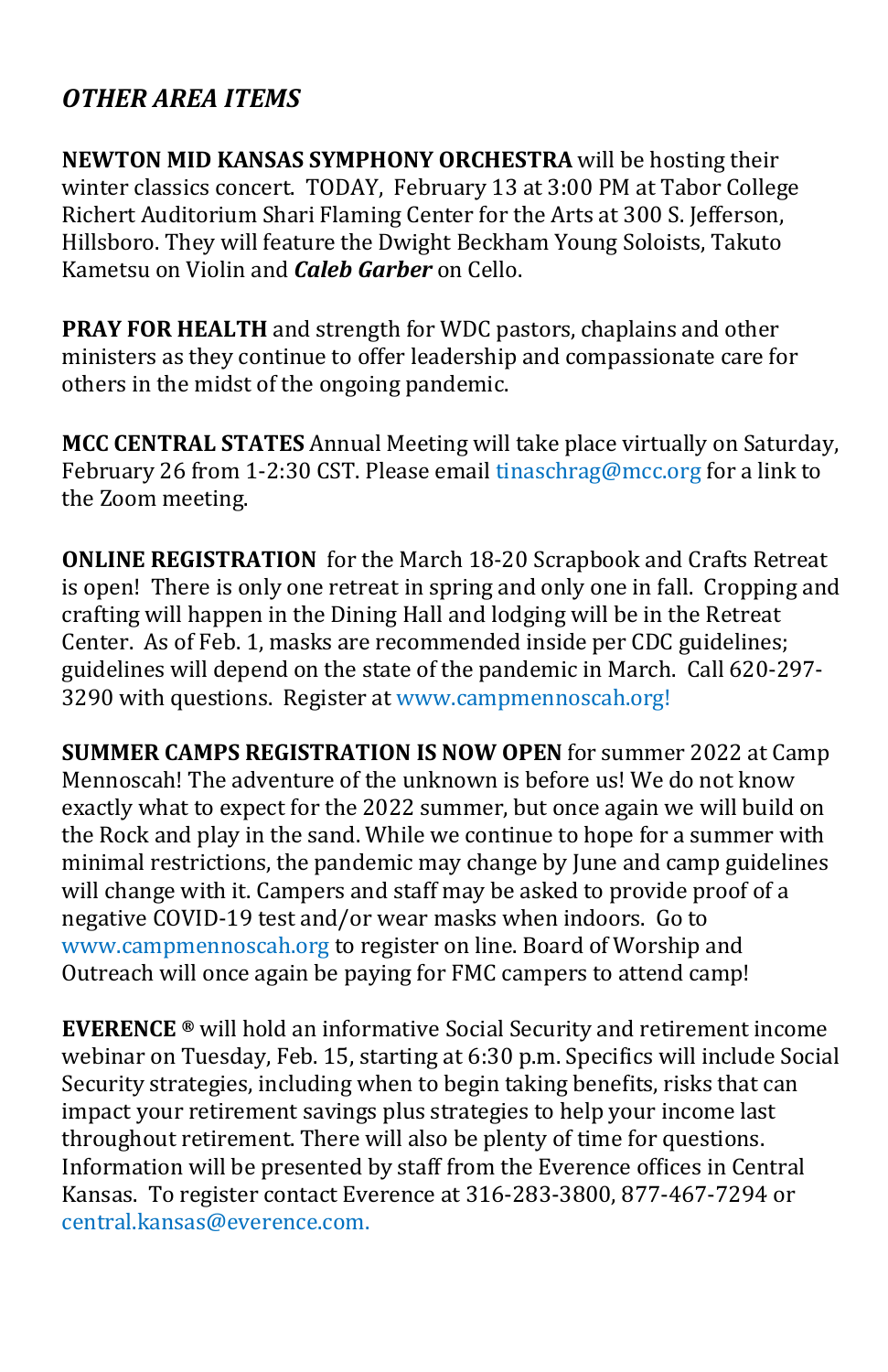**FIRST MENNONITE CHURCH** in Halstead will be hosting a DRIVE-THRU Verenike Supper on February 26 from 4-7 PM. Cost is by donation. Proceeds to benefit Safe Hope, New Hope Shelter, and MCC Relief Sale. See the bulletin board for more information.

**REGIER GALLERY** in Luyken Fine Arts Center at Bethel College – Ernest Vincent Wood III, "Do Not Despise the Day of Small Things," through Feb. 24. Gallery hours: Mon.-Fri., 9 a.m.-4 p.m.

**SATURDAY, FEBRUARY 19** – Grand opening of Kauffman Museum's 125thanniversary exhibit, "The Magic of Things," come-and-go, 2:30-4:30 p.m., with remarks by lead curator Reinhild K. Janzen at 3 p.m.

**SUNDAY, FEBRUARY 20** – KIPCOR Film Series, Citizen Ashe, 2 p.m., with audience discussion to follow, Krehbiel Auditorium in Luyken Fine Arts Center

**SUNDAY, FEBRUARY 20** – Senior recital by Bethel College student Trae Gehring, tuba, 4 p.m., Administration Building chapel.

**TUESDAY, FEBRUARY 22** – Bethel College Orchestra concert under the direction of Kristopher Hilding, 7:30 p.m., Memorial Hall.

**FRIDAY, FEBRUARY 25**– Bethel College presents its first in-person forensics showcase since 2019, 11 a.m., Memorial Hall (part of the regular convocation series). Livestream option on Bethel's YouTube channel.